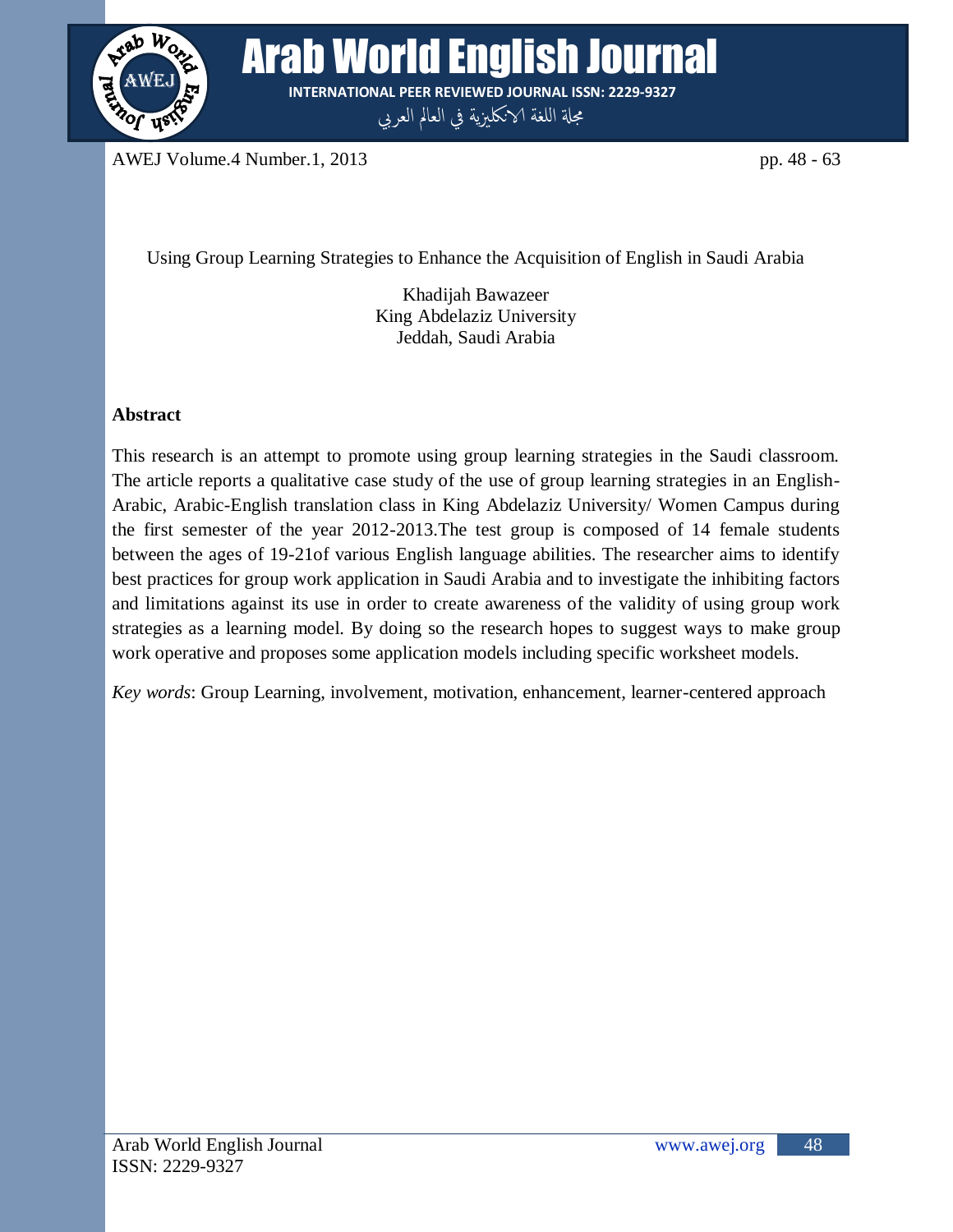## **Introduction**

Group learning is an approach to teaching that has become an important learning modality especially with the advent of Internet and smart phones. Despite the fact that group learning has been acknowledged and tried for a long time in different parts of the world, it has only been recently explored in Saudi Arabia (SA hereafter). When effectively employed, group work can be instrumental in overcoming some of the inhibiting constraints Saudi Students face when learning English academically. As a learner centered approach (Blumberg & Weimer, 2008, p.3), it has the capacity to empower the learning of English language in SA where the implementation of some group work learning strategies is feasible and in sync with the current tendency to emphasize the importance of learning English in SA.

This paper reports a case study that focuses on group learning initiated in class and followed up outside the classroom using Internet and mobile technology to create life-long English language learning experiences. It address the current situation of English language learning conditions in SA that are not conducive to group work, the various constraints on the use of group learning in SA, which must be identified in order to make group work effective, discuss its advantages and proposes ways of applying group-learning strategies efficiently.

After presenting the constraining problems, the article proposes some solutions that are mainly based on the learners' familiarity with electronic tools such as the Internet and smart phones, both being broadly available to learners for the past five years in SA. Young Saudis' familiarity with social media can be employed as a tool for group learning inside and outside the classroom to enforce Internet based methodology of learning English by initiating a peer group follow up system and by creating communities of practice(Adler et al. 2008, p.1-7; Barkley et al., 2004, p.9-16; Stehlik & Garden, 2005, p. 1-8). Furthermore, "new literacies" cohere with group learning because, unlike "conventioal literacies", they are "participatory, collaborative, and distributed in nature"(lankshear & knobel, 2007, p. 9). This corresponds to the social conditions of the new generations of SA students as it makes an innovative use of their familiarity with mobile and Internet technologies to support a new system for learning English that uses the Internet to establish a virtual emersion environment, which mimics natural language acquisition (Stehlik & Garden, 2005, p. 1-8).

The experiment aims at investigating group work constraints and at testing the proposed group work strategies. The article and the experiment on which it is based aims to help SA students become effective learners capable of assimilating, disseminating, using and producing their expertise of the English language.

## **Methodology**

This article gives an expose of a qualitative case study of the use of group learning strategies in a translation class of the department of European Languages and Literatures at King Abdelaziz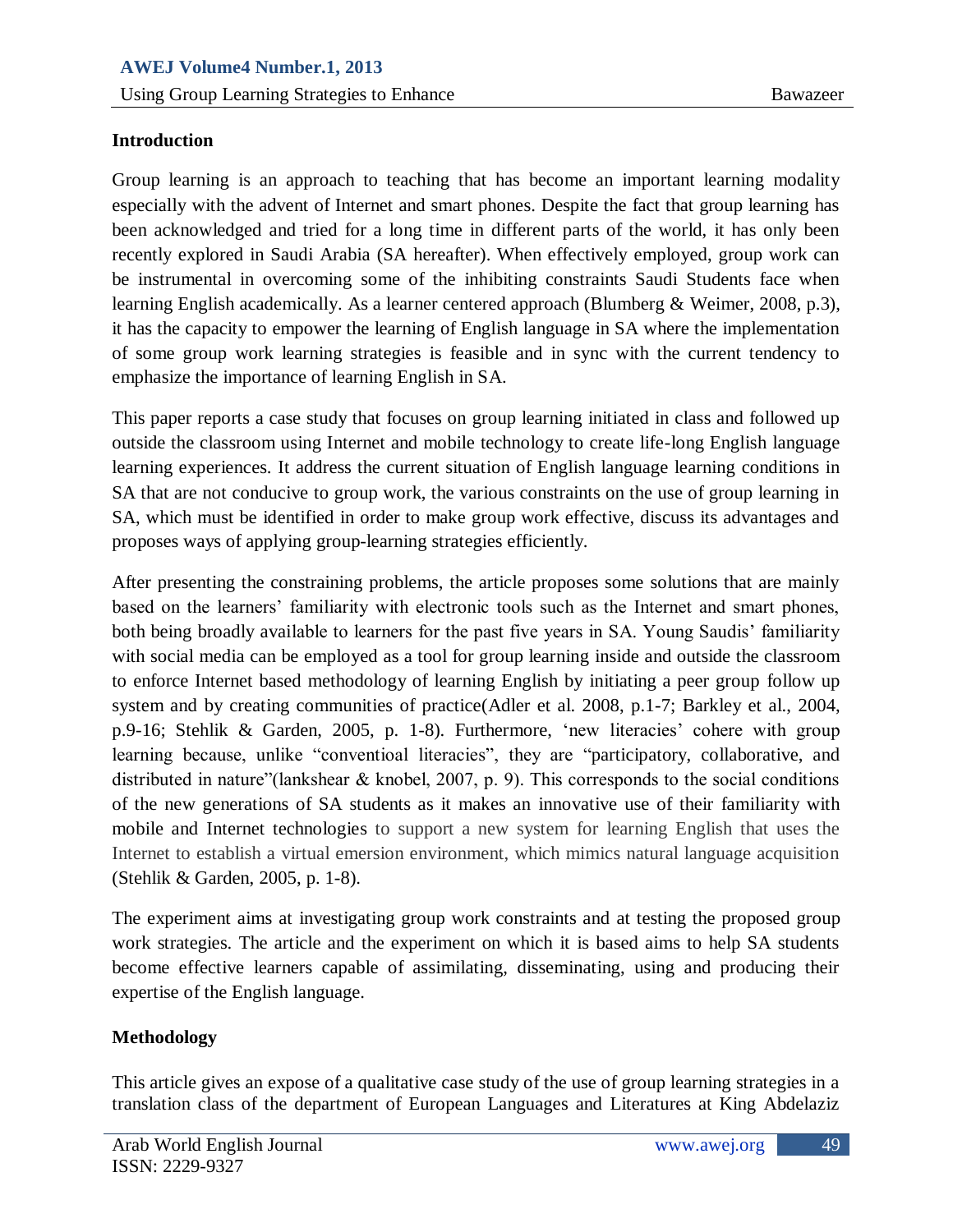*Using Group Learning Strategies to Enhance* Bawazeer

University in Jeddah, Saudi Arabia in the first term of 2012/ 2013. The course is taught as a department of English specialization course after the students finish their prep year in which they study 15-18 hours of English per semester. The responses and observations made attest not only to the current situation but also to students" memories of the way they have been taught English. The trial group, students" English language fluency is as follows: one student was lower advanced, one was upper intermediate level, eight are low intermediate-to-intermediate, three were low, and one was very low. The learners understudy were females between the ages of 19- 21. The total number of students in this group was fourteen. The researcher has been teaching general English language and general English courses to English Department students as well as specialized courses in English literature courses and translation for over 20 years so this case study culminates many years of non structuredobservation and experiments of the method that studies the effect of group learning on improving English language acquisitions and of the implementation of group work strategies as a tool to enhance the learning of English language in SA.

# **Method of data collection**

The author conducted semi-structured observation, comparison of pre and post course tests, semi-structured and open-ended focus group discussions

## *Results*

Observation and comparisons with previous results indicates a clear improvement in how the learners responded to group work. Observation and focus group discussions pointed to various constraints on the use of group learning in SA, which must be identifiedin order to make group work effective, such as time and space limitations, quota of material to be covered in the classroom as well as students" reticence and their pre-existing learning conditions and, teacher/student relationships, current assessment strategies and the problems of high and low achievers.

Focus groups discussions emphasized that student's usually appoint the high achiever(s) among them to do the required task (s). This inhibits English Language learning because the less achieving students do not experience the language and the high achievers are overburdened and resentful. Some students expressed their concern that the same grade is eventually allotted to all members of the group equivalently regardless of their participation or their language acquisition.

The respondents also pointed out that there was a dependency on root memory crash-study prior to exams. This strategy in particular is known,and almost required,by students, teachers and parents because it is safe and momentarily reliable. However, root memorization defies the gradual and scaffold nature of the language learning acquisition process and inhibits the internalization of English language structures and vocabulary. I also found that the student"s memory of the way they were taught English in schools and their prep year at the university along with the how group work was conducted influenced their attitude to it initially. One of the upper level students rejected participation then later agreed to it after finding out that there is a system to work division and that she would not have to do all the work by herself.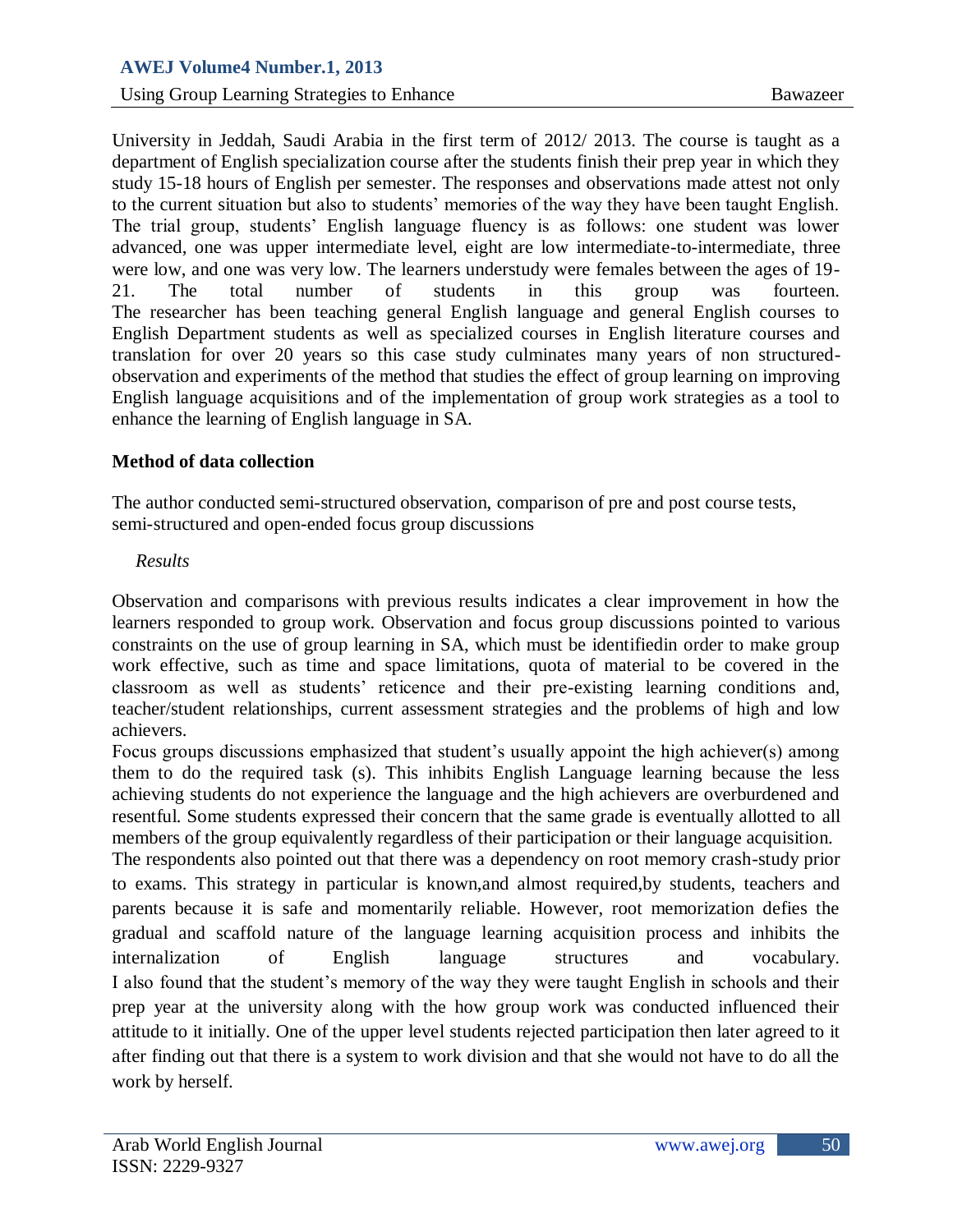## **Discussion**

## *A preview*

Group work as an educational strategy has not been sufficiently explored in SA; therefore, there are no papers or academic research on it. However, the concept of group learning is not new. Group work drew attention since the beginning of the 1990s. Some authors have argued that group learning is specifically effective for English Language teaching (Exley & Dennick, 2004*;*  Michaelsen, Knight , & Fink, 2004). Scholarship in the field studied group work practices, examined methods of application to specific areas like reading and writing English. In the 2000s, it has investigated and is still investigating internet and mobile technology and the use of electronic advances to enhance different aspects of group learning. (Gundher et al. 2004, p. 69-82). Furthermore, literature in the field have explored different group work practices (Toseland & Rivas, 2011), examined earlier *Strategies* in second language learning including direct vs. imbedded instruction (O"Malley & Chamot, 1990), pointed out difficulties in teaching English that call for group learning strategies,the importance of group learning, the theory behind it and its various techniques including how to form groups, assign roles, solve problems and assess students (Barkley, 1& [Major,](http://www.amazon.com/Claire-Howell-Major/e/B0034OEDZ2/ref=ntt_athr_dp_pel_3) 2004, p. 9-16) and presented different ways of implementing pair and group learning strategies(Scrivener, 2005, p. 43-45;2011, p. 40-51). The interest in group-learning intensified towards the mid 2000's because of the new trends in learning and the increasing possibilities of distant and online learning that changed the definition of boundaries and locale. Kukulska-Hulme and Traxler have investigated the educational foundations and effectiveness of mobile learning and the issues of accessibility, assessment, training teachers for mobile technology, student support and student-authority relationships (Kukulska-Hulme&Traxler, 2005,p. 1-7). Sugiyama and Kawanabe explored learning by using machines focusing on the non-stationary nature of electronic machines and on the types of learning activities that can be developed using technologies such as Internet and mobile communication (Sugiyama & Kawanabe, 2012, p. 3-6, 45-46, 70-72).Gundher et al. discussed both the teacher and student experiences and preparations and the organization of time and space and examined the role of the teacher as a facilitator of group activity, which shifts the position of the teacher to one of assisting students' natural learning potential by preparing them for in and out-class learning and by supporting their formal and extended informal language learning (Gundher et al., 2004, p. 1-13, 21-36,). Daradoumis et al. investigated the importance of scaffolding in learning and presented innovative methods for developing technological frameworks and infrastructures that enable e-collaboration settings in order to enhance collaborative on-line learning. They, as well as Falchikovstipulated tools for assessing student's interactions. (Daradoumis, [Demetriadis&](http://www.amazon.com/s/ref=ntt_athr_dp_sr_2?_encoding=UTF8&sort=relevancerank&search-alias=books&ie=UTF8&field-author=Stavros%20N.%20Demetriadis)[Xhafa2](http://www.amazon.com/s/ref=ntt_athr_dp_sr_4?_encoding=UTF8&sort=relevancerank&search-alias=books&ie=UTF8&field-author=Fatos%20Xhafa)012; Daradoumis, [Caballé&](http://www.amazon.com/s/ref=ntt_athr_dp_sr_2?_encoding=UTF8&sort=relevancerank&search-alias=books&ie=UTF8&field-author=Santi%20Caball%C3%A9) [Xhafa](http://www.amazon.com/s/ref=ntt_athr_dp_sr_4?_encoding=UTF8&sort=relevancerank&search-alias=books&ie=UTF8&field-author=Fatos%20Xhafa) 2011; Falchikov 2005).

SA is an interesting case for group learning because it is far more advanced in regard to technology than in the implementation of student centered learning strategies such as group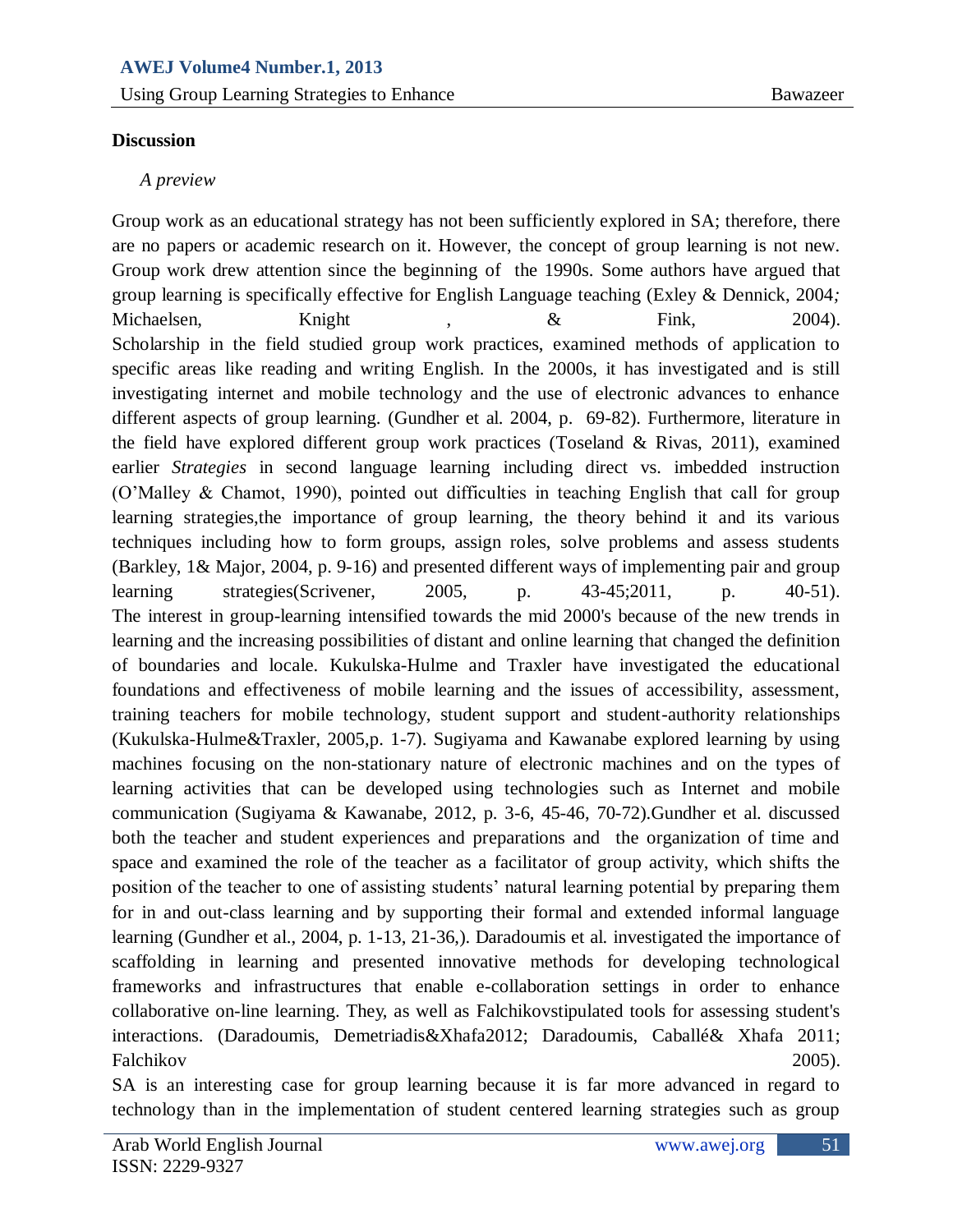learning or in the concept of communities of practice. Internet is available almost everywhere and most school and university students use both Internet and smart phones regularly and with ease. Such a combination facilitates out of class group learning and makes it possible to move into electronic group learning strategies after basics are set and clarified.

Some critics argue that language learning happens mostly outside the classroom (Adler  $\&$ Rodman, 2008, 1-7). I agree yet I contend, based on student's responses in focus groups and on observation, that group activities must be experienced in class first to be emulated outside of class, so neither the student nor the teacher are left in a chaos. I also maintain that, though group activities outside the classroom are not controllable, certain strategies and models can be set to ensure their usefulness and approximate measurability. In other words, group activities must be designed well to suit the students and their environment in order to be effective. To do so, we need to keep the main objectives of why we learn English in mind and to ask basic questions such as: What do we need from learning English? How can we achieve our goals? Do we need as much memorization as used to be required in the past? Do we coerce students to draw within the lines and think within the box? Do we equalize the concepts of memorization with hard work and joy of learning with laziness? Do we penalize creativity and make students lose their personalities in their attempt to get good grades? How do we motivate our students and awaken their creativity and desire to learn and how can we re-instill joy into the learning process? Finally, how can we transfer our educational environment from teacher centered to learner centered and what is the role of the teacher in an autonomous learning environment? Some of these questions do not pertain only to learning English as a second language yet they are important to ask in this context because second language learning, like a first language learning is a circular rather than a linear activity. As such, the activity may well include processes that are not exclusive to it.

## **Limitations and constraints of Group learning**

This part of the article explores some limiting factors of group learning in SA. In spite of its advantages, group work can be constrained with certain teacher and student or classroom arrangement factors that limit its application scope such as students" reticence to change their learning mode and to participate in new activities because of earlier learning experiences, achievement and assessment problems along with teachers' reaction to group activity, time limitation vis-a-vis the amount of material to be covered, classroom seating arrangements, teacher/student relationships, current assessment strategies and the problems of high and low achievers. These issues are interrelated so though they can be theoretically singled out I may not do so when this contradicts with practicality. One of the major concerns the respondents expressed is that students end up depending on each other and appointing the high achiever(s) among them to do group task (s); students may also get apprehensive about their own performance and about making mistakes in front of their colleagues, so they may assign tasks that require response to the more fluent in the group, which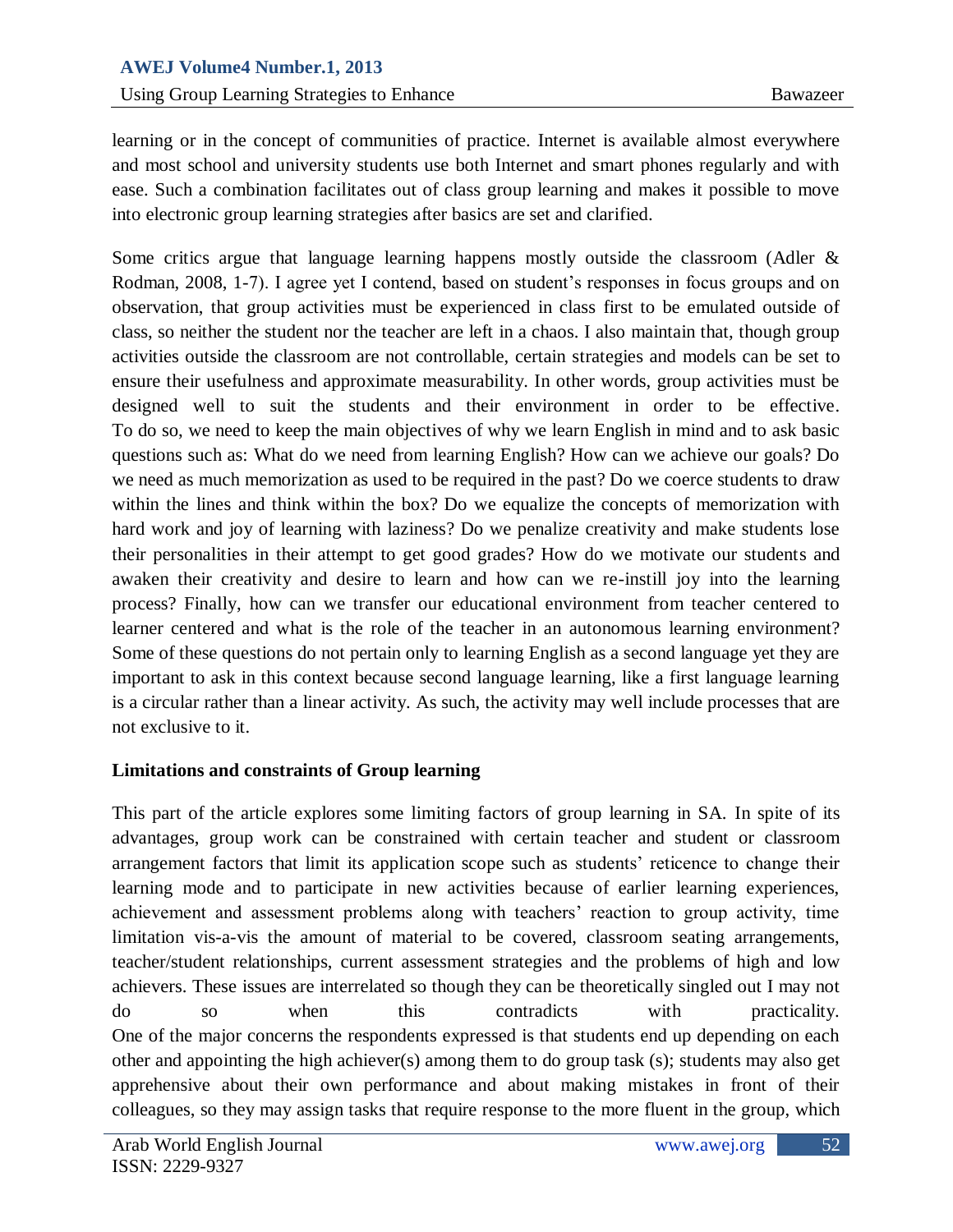can seriously impede the process of learning. Another student"s problem is their dependency on root memory crash-study prior to exams, a strategy well known to students, teachers and parents.

Both modes are destructive to English Language learning because language learning is involved, gradual and scaffold. Group activity is a qualitative activity that does not focus on grades so the grading system is not as clearly delineated as in memory root learning, which can be minimized significantly by giving clear grading criteria. However, This means that the teachers will have to put extra out of class time to prepare for the initial setting up of group work but when they do not have the time, they may get too stressed; which can affect their performance.

As such, group work can be threatening to students when it moves away from the familiar zones of grade accumulation attained by the memorization of allotted material. Teachers and educators may contribute to this, despite good will, by giving tasks and quizzes that focus on root memory learning and by enforcing standardized exams.

Standardized and memorization based assessments are the preferable form of assessment these days in SA, yet group work and langauge learning are qualitative activities that do not adhere well to standadized assessments. Group learning, which is qualitative in nature, is constrained by the quantative and standardized assessment methods in Saudi Universities and schools. This creates a dilemma that has to be delicately resolved when introducing group learning in SA

Furthermore, teachers are sometimes threatened by group activities because of their elusive nature. They are commonly concerned with time because there are usually demanded by management to cover a certain quota of the course's syllabus per class. Thus, the teachers may not be at liberty to cover the quota in whichever way they see fit to spare the time to negotiate new strategies with their students and to incorporate enough practice time to internalize new activities and proper Language learning.Moreover, teachers are typically assessed on their ability to fulfill requirements, good student results and lack of students" complaints. If the overall assessment is not satisfactory, competent teachers can be threatened with contract terminations.

Hence, some teachers may perceive group work and student centered learning in general as threatening to their authority. In group activities that focus on the learner, the role of the teachers is mainly one of assisting the students' natural learning potential by preparing them for in and out-class learning and by supporting their formal and informal language acquisition. This involves a certain level of risk taking because it automatically requires teachers to forfeit some of their control.

Along with the previous limitations, shortage of practice time generates feelings of frustration and inadequacy among both students and teachers, which results in student"s blaming teachers for not giving them enough time and teachers blaming students for not trying hard enough. Furthermore, when teaching academic English, compound skills are forced together either without scaffolding or with inadequate scaffolding. Educators tend to force together listening, speaking, reading and writing activities at an early stage of language acquisition when the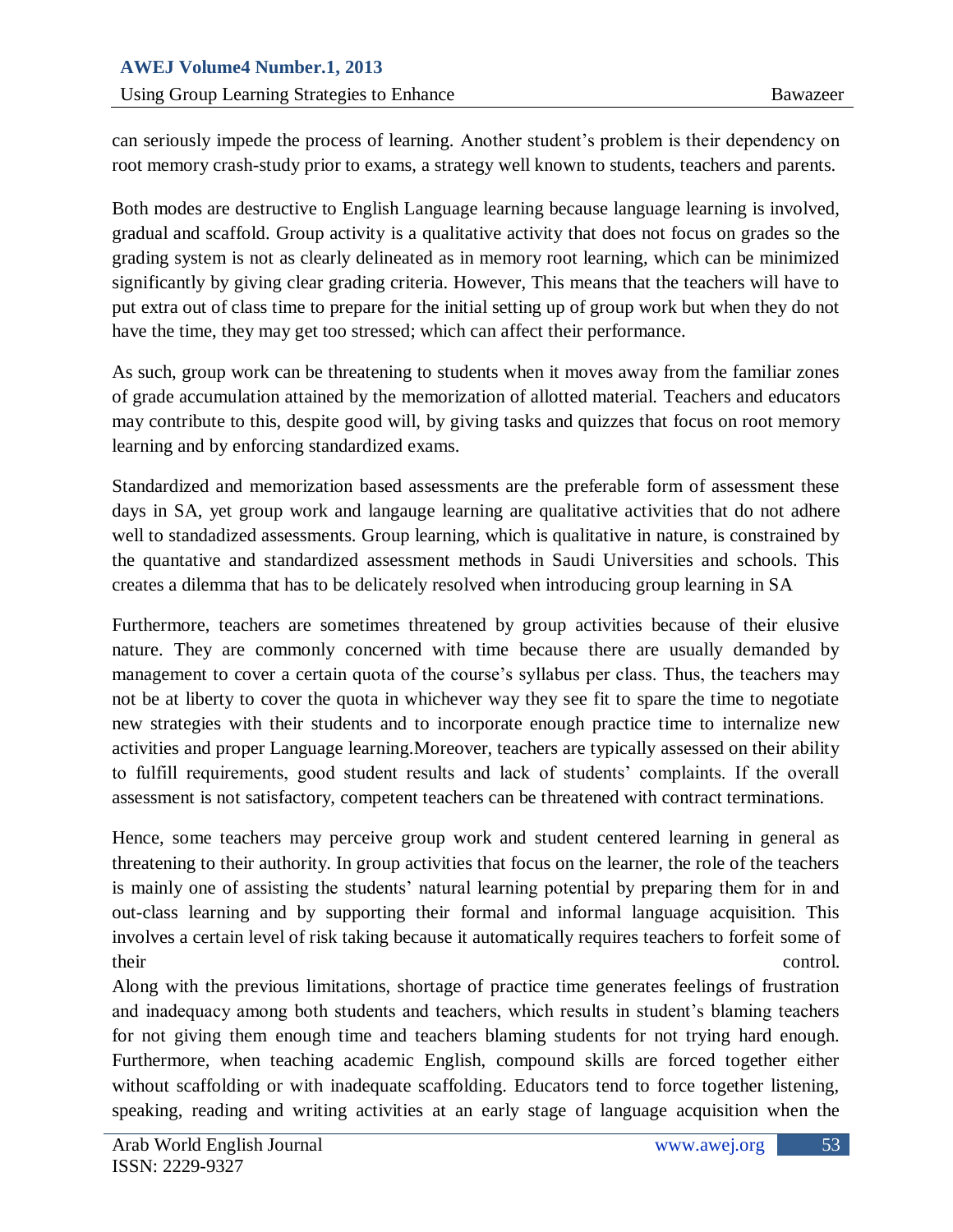students should just listen to the language and learn to understand and produce it orally. This has a very serious negative effect on many students because facing such obstacles; a psychological barrier against learning a new language is subtly created. Any task of learning English then is looked upon as too hard a task so most students close in and aspire to achieving grades rather than learning.

# **Recommendations: shifting towards effective group learning strategies in the English language classroom**

Group learning, even when **d**one in a limited way can positively enhance the teaching/learning environment, and effective use of group activities within classes can resolve some of English language learning limitations in SA by generating ways to target and solve typical classroom problems that inhibit learning. However, in order to use group activities to enhance language learning, students, teachers and administrators have to consciously collaborate.

Group work must have parameters that make it effective for the acquisition of English as a second language. One of the first parameters that need to be addressed across the range of strategies, activities and skills is to decipher and disentangle the different skills to teach at an early stage then group them again in a scaffold method that mimics the natural process of first language learning. Scaffolding is very important because the learner needs to internalize the vocabulary and structures in order to be able to automatically produce them. The internalization process typically takes time that varies from one learner to another. Therefore, learners and teachers need to be patient in order not to impede the learning process with negative feelings of incompetence and fear.

Natural language acquisition is scaffold but when learning English in a society where the learner does not hear or repeat the language, a major part of the language infrastructure is usually missing. Therefore, to make English language learning effective in SA, we must pay attention to pacing, which imbued with group learning can be a useful tool to efficiently learn English. It is important is to have realistic expectations Therefore, in the early stages of implementation, pacing is particularly important to change behavioral patterns (Schacter, 1997, p. 5-7).Part of pacing would be the pacing of the phasing out of older educational strategies built primarily on quantative measures and on memory learning.

Instructors must also be clear and must use guiding and organizing forms so the students can experience a smooth transition to the new modality of learning. The teacher can introduce certain group activity"s "rules" at the beginning of a group"s life to establish the norms explicitly. Furthermore, it is better to focus on attainable short objectives and to start implementing group work to reinforce rather than initiate learning.

End of class group summarizing activity can work well as an initiation strategy to establishing group work patterns because it uses group learning to reinforce prior knowledge (appendix 3).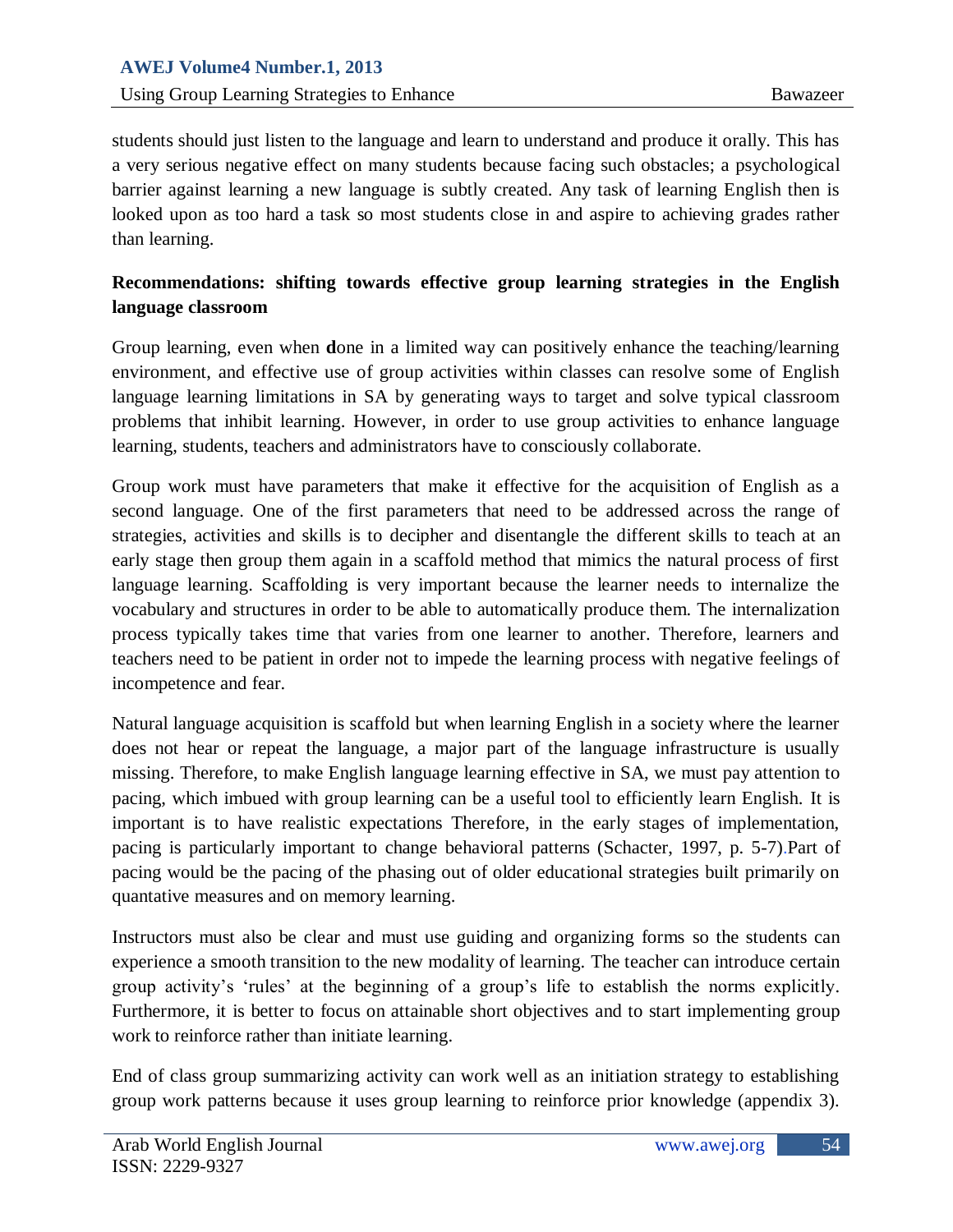Including activities that lead to the successful completion of whole-group tasks or involve smallgroup competition games usually motivate students and create a positive sense of accomplishment. Generating an end of class summery encompasses all these factors.

Classroom seating arrangement can be problematic too but group learning can be employed effectively in spite of limiting classroom seat distribution. Most classrooms at King Abdelaziz University, including the one the experiment was conducted in, have seats that are fixed to the floor which is not conducive to group work. To overcome logistic constraints such as the way the seats are arranged in class the teacher may ask the students to set in blocks of four. In small classes like the experiment class, the students were divided into two groups of three and two of four. In the case where groups consist of four students, two were seated front raw and two exactly behind them. In the cases of groups of three students were divided to two and one whereby those in the front turn around to face those at the back.It was also beneficial that the groups left empty seats all around them so the groups do not merge together.

## **Advantages of Group Work**

## *a. Benefits of group work to SA students in learning English*

Group work can radically change the learning and teaching environment. Group activities help minimize the pressure by dividing language learning activity and making it less strenuous and by providing peer contact and support. When done effectively, group work transfers the teaching environment into a learning environment wherein the student becomes a learner rather than a receiver and the teacher a facilitator rather than an all-knowing instructor. It also reinforces learning because it demands students' contribution, while it respects student's individuality and autonomy because it does not demand contribution in a superimposed way. Consequently, group work personalizes the classroom because it is based on students' needs and their individual learning pace. It encourages students" autonomous thinking and self-control and prevents the emergence of rigid educational patterns and enforces a culture of sharing which is important to build since language is a sharing activity. Furthermore, Group work breaks the monotony of classes because it allows students physically and mentally to move, which is specifically useful in long sessions.

Furthermore, group work draws on the student"s desire to learn, so it has a lot to do with motivation. The typical motivation strategy model used in SA is the model of the carrot and stick epitomized in the "grade system". However, if we motivate students to learn for other rewards, we will get a better leaning outcome and we will move from surface impersonal motivational strategies to deeper personal ones.

Moreover, group-learning activities combined with using electronic facilities mimics first language acquisition, enable self paced learning and take language learning beyond the limits of the classroom sessions. It makes possible a condition of immersion that used to be impossible

55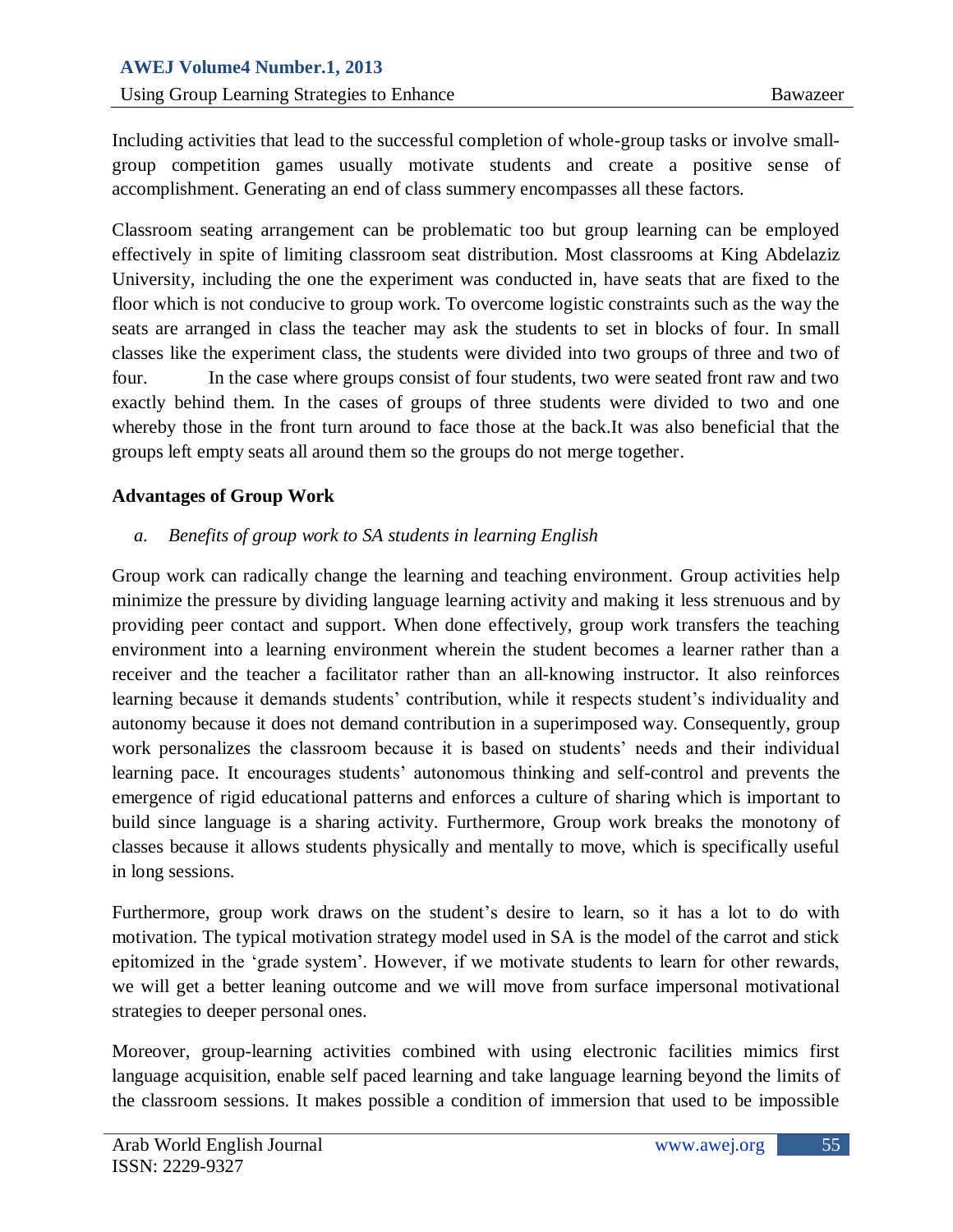unless the learner lives in native speaking environment, which can be costly and almost unfeasible for the majority of learners.

## *b. Creativity, standardization and group work*

Though we formally demand creativity in SA, we tend to penalize as well and stigmatize kids who do not do well in standardized exams. This holds true when it comes to learning English as a second language. Language learning by default is elusive therefore it does not flourish in distilled standardized environments. Group work defies limited standardization. This is not to say that all forms of standardization have a negative impact on learning English. Standardization can be a useful tool to ensure quality but problems occur when standardization shifts from being a tool to becoming an objective for which teachers and learners are pressured with curriculum and time limitation in ways that do not leave scope for a relaxed qualitative group learning.

## *c. Benefits of group work to teachers*

Teachers can also benefit from group work in two ways at least: better student learning which means better student"s grades; and a break for not having to continuously speak and instruct the class. In a group learning environment, the teacher delegates the task of learning to students which means she/her only has to supervise, go among groups and answer questions which is a break for the teacher form the intense delivery mode.

Group work changes the nature of the relationship between the teacher and the students so the teacher"s role becomes one of a facilitator rather than an instructor and teachers need to negotiate their class control when implementing group learning. New literacies are less "expert dominated" by default(lankshear & knobel, p.9).However, teachers still retain some control. They decide on the amount of group activity that can be incorporated in a certain class or as a follow up to it but they should be willing to forfeit some of their control to boost the student's autonomy. Once the teacher is comfortable with forfeiting some of her/his control, she/he will find task delegation beneficial because teachers are usually relieved form the task of spoonfeeding their students and from having to speak every minute of the class time. Furthermore teachers have a powerful role in motivating or demotivating the learners into using group learning strategies. The teacher can start motivating learners and inspiring their primitive tendency for learning by engaging them and by involving them in thinking about group learning and assessing its problems (appendix 2). The teacher can elicit suggestions from the learners about making decision of how to conduct group activities. Teachers should explain the importance of the norms they mandate and how they expect the activities to enhance learning, and should provoke learners' agreements or propositions. However, provoking student's positive responses is not synonymous with luring them; the teacher has to be explicit about her/his role and goals to foster understanding and build trust between her/him and the learners(Coleman & Klapper, 2005, p. 29-30)**.**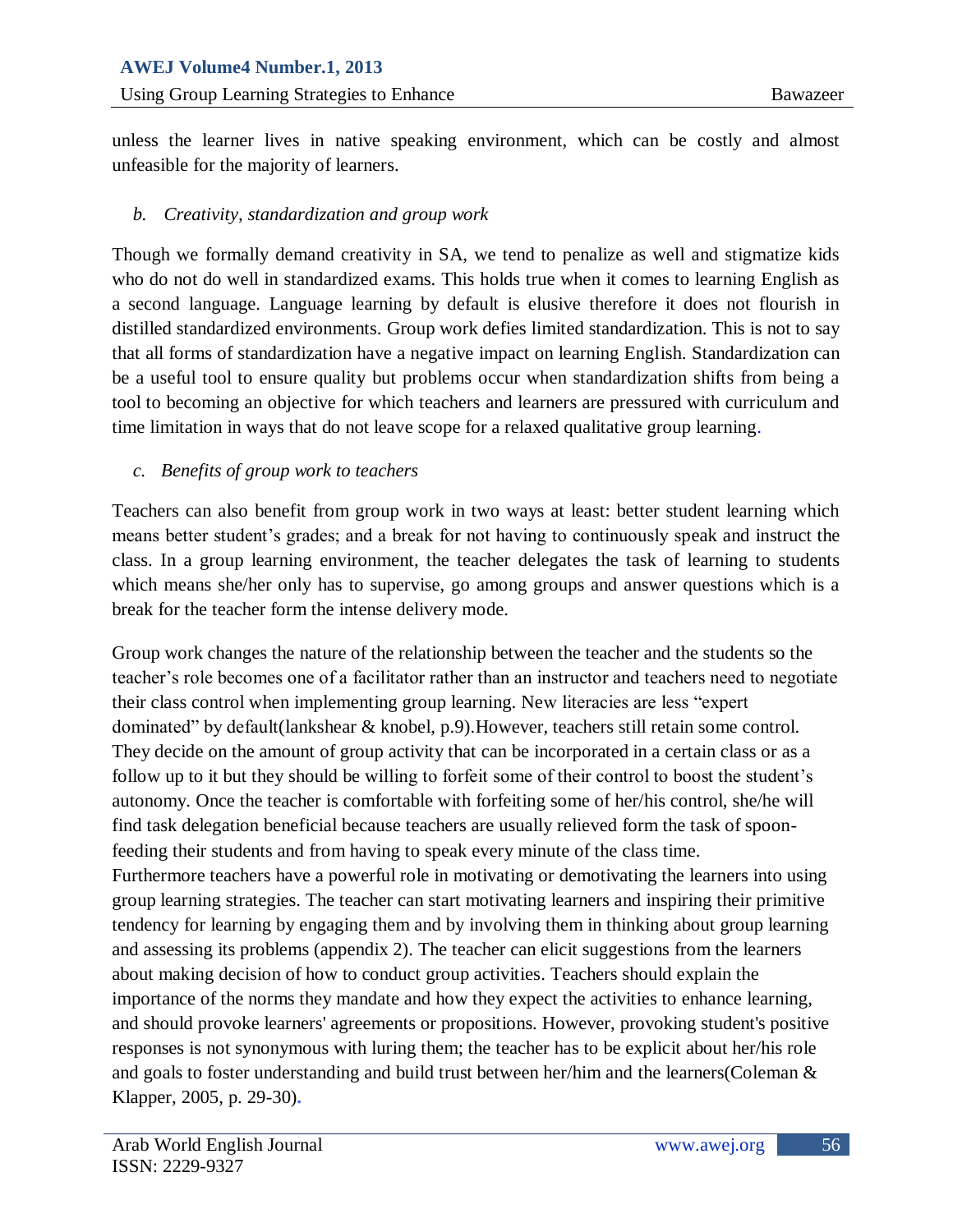# *d. Assessment and achievements*

There are ways to effectively incorporate the assessment of group activities into English learning. Falchikov explored why and how we assess and the problems with traditional assesment patterns. and investigated assessment as measurment, procedure, enquiry, accountability, and as a quality control measure and examined student"s involvemnet in assessment and computer assisted assessment (Falchikov, 2005, p. 32-40, 60-64,112-117, 222- 228).Pergum suggests "forms of group, peer and self-assessment" (Pergum, 2011, p. 13). Daradoumis et al. also discussed assessment. Their inputs are specifically important for SA context because they can be applied in environments that still maintain standardized assessments (Daradoumis et al., 2012).

Moreover, group work has to be set up so it does not impose on high achievers to support low achievers. Therefore, we have to be aware of the Saudi students' tendency to delegate the task to the higher achiever who becomes individually responsible for accomplishing the work for the group and assuring that all the members of the group have the desirable score. Grades sometimes are given to the group as a whole which means that high achivers could get a lower grade than their average while low achivers can get a higher grade. This does injustice to bothhigh and low achievers as well. Consequently, high achivers can resist group activity because of the burden it presents and because of its grade risk. Delegating the tasks to high achievers also harms low acheivers because it fosters dependance and possible future disappointments.Therefore, group activities have to be designed and implemented properly so they neither mislead low achievers about their outcomes and their abilities nor impede high achievers.

Rotating and designated tasks and roles assigned to each member of the group may present a way to resolve this dilemma. The teacher"s task, in this case, would be to monitor and ensure the rotation process (appendix 4).Another solution is to allot separate grades for group achievements and for individual achievements within the group.

# e. *Using the Internet and phone technology to establish out of classroom group activity*

Saudi Students are faced with the problem of lack of listening and speaking world around them that can help them pick up vocabulary, grammatical patterns to enable fluency.The emergence of new Internet and the mobile technologies infused with group learning would enable a simulation of the natural language learning process and offers the potential to provide a virtual immersion world through which the learner can acquire English vocabulary and patterns (Blattner & Fiori*,*  2011,p. 24-43) and internalize them to acquire fluency, which in turn is crucial for transferability of both knowledge and strategy (Schacter, 1997, p. 5-7; Coleman & Klapper, 2005, p. 29-30).

 The Internet and smart phones also enable peer and teacher follow up on the group. Group follow up is important because the learners need other people to dialogue with who can also follow up with/on them. Simple charts can be generated for follow up. These can be general or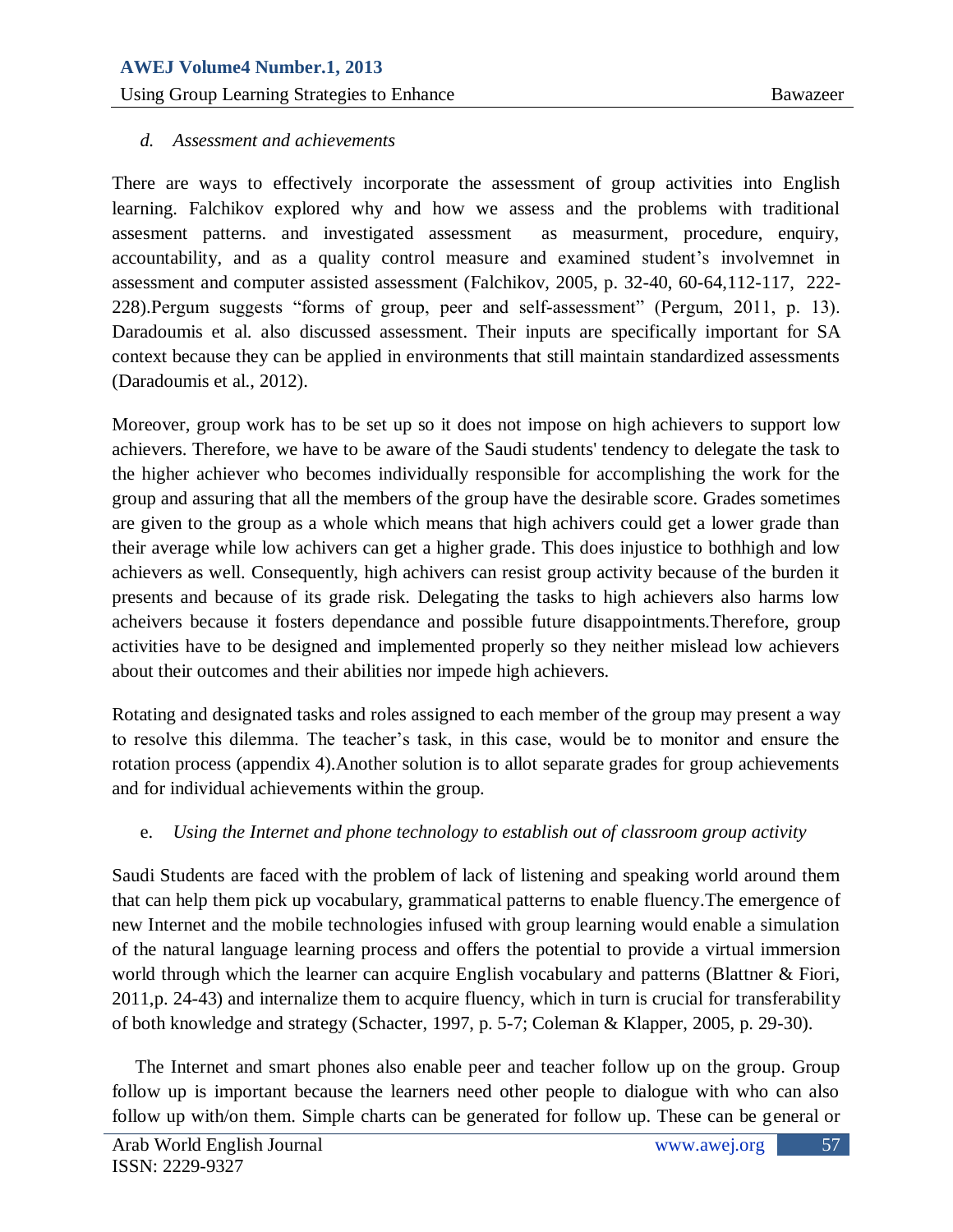targeted. For example easy to follow up on weekly, monthly or yearly charts can be generated for vocabulary build or for reading activities for both learner and monitoring or supporting person. As such new technologies offer opportunities that can augment group collaboration and provide new models for English language learning as well (Daradoumis et al., 2012, p. 157-178).

Furthermore, group-learning strategies are integrally individualized activities that demand qualitative rather quantitative measures. Therefore, educators must make the material meaningful and teachers should give tasks that are neither too easy nor too difficult; they should also be liberal; for example, they should allow movement in class because a free interactive learning environment creates non-threatening conditions that make the learners feel safe and eliminate or minimize inhibiting fears and enable learners to internalize English language vocabulary and structures.

## **Conclusion**

A priori, group learning empowers students" involvement and autonomy and motivates them because they become involved as active members of the learning process and not just as receivers of knowledge (Ambrose et al., 2010, p. 68- 90).When effectively employed, group work enables independence because it puts the students in charge of their learning and encourages wider class participation and one to one peer learning.

Incorporating group work in and out of class can effectively break the psychological barriers Saudi Students develop towards learning English because it makes learning English as a second language self-paced, attainable, and autonomous. However, when setting up and implementing group work models to enhance English Language learning, the models must adhere to the student"s specific conditions to be truly effective. We need to think about the big picture and develop the details but we should not get lost in them.

The researcher hope that investigating group learning strategies would enhance the learning of English both in the classroom and outside of it in SA and that it can break the psychological barriers most Saudi students have in regard to learning English. This entails training both teachers and students, creating administrative and educational support bodies, and a fresh look at assessment in order to establish some learning strategy the group members can refer to and some model patterns for group activities that ensure efficiency.

## **About the author:**

**Dr. Khadijah A. Bawazeer** is an assistant professor at the department of European languages and Literatures and Head of the Graduate Studies Unit at the English Language Institute at King Abdulaziz University in Jeddah, Saudi Arabia. Dr. Bawazeer is interested in methodologies of teaching, translation, journalism and feminism.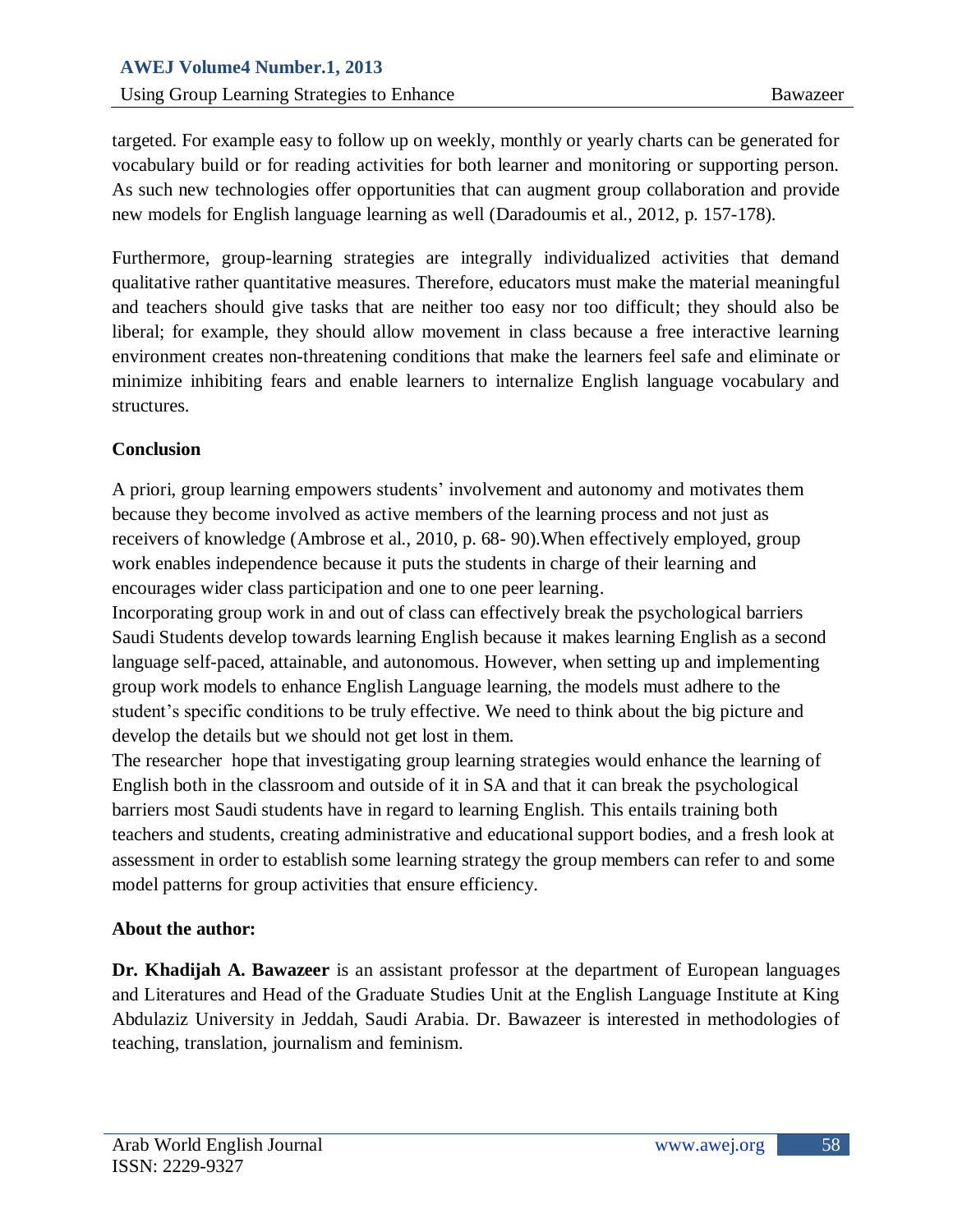*Using Group Learning Strategies to Enhance* Bawazeer Bawazeer

#### **References**

Adler, R. B., & Rodman, G. (2008). *Understanding Human Communication.* Oxford: Oxford UP.

- Ambrose,S. A., [Bridges,](http://www.amazon.com/s/ref=ntt_athr_dp_sr_2?_encoding=UTF8&sort=relevancerank&search-alias=books&ie=UTF8&field-author=Michael%20W.%20Bridges) M. W.[, DiPietro,](http://www.amazon.com/s/ref=ntt_athr_dp_sr_3?_encoding=UTF8&sort=relevancerank&search-alias=books&ie=UTF8&field-author=Michele%20DiPietro) M., [Lovett,](http://www.amazon.com/s/ref=ntt_athr_dp_sr_4?_encoding=UTF8&sort=relevancerank&search-alias=books&ie=UTF8&field-author=Marsha%20C.%20Lovett) M. C.,[&Marie K. Norman](http://www.amazon.com/s/ref=ntt_athr_dp_sr_5?_encoding=UTF8&sort=relevancerank&search-alias=books&ie=UTF8&field-author=Marie%20K.%20Norman) M. K.(2010).*How Learning Works: Seven Research-Based Principles for Smart Teaching.* Oxford: Jossey-Bass.
- Barkley[,E., Cross,](http://www.amazon.com/Elizabeth-F.-Barkley/e/B001HMNBFG/ref=ntt_athr_dp_pel_1) P.,[&Major,](http://www.amazon.com/Claire-Howell-Major/e/B0034OEDZ2/ref=ntt_athr_dp_pel_3) C. (2004). *Collaborative Learning Techniques: A Handbook for College Faculty*. Oxford: Jossey-Bass.
- Blattner, G., & Fiori, M. (2011). "Virtual social network communities: an investigation of language learners" development of sociopargmatic awareness and multiliteracy skills".(p. 24-43). *CALICO. 29*(1). (Digital. A consortium of 7 universities in USA: Pittsburg[, Waterloo,](http://en.wikipedia.org/wiki/University_of_Waterloo) [Simon Fraser,](http://en.wikipedia.org/wiki/Simon_Fraser_University) [Penn State, Michigan State,](http://en.wikipedia.org/wiki/Penn_State_University) [Ohio](http://en.wikipedia.org/wiki/Ohio_University)  [&Carnegie Mellon\).](http://en.wikipedia.org/wiki/Carnegie_Mellon_University)

Blumberg, HYPERLINK "http://www.amazon.com/Phyllis-

Blumberg/e/B001JS7V2W/ref=sr\_ntt\_srch\_lnk\_2?qid=1339704302&sr=1-2-spell" P., & Weimer, M. (2008). HYPERLINK "http://www.amazon.com/Developing-Learner-Centered-Teaching-Practical-Faculty/dp/0787996882/ref=sr\_1\_sc\_2?s=books&ie=UTF8&qid=1339704302&sr=1-2 spell&keywords=learner+centered+appraoch+in+teaching" *Developing Learner-Centered Teaching: A Practical Guide for Faculty* . Oxford: Jossey-Bass.

Coleman, J.,& Klapper, J. (2005). *Effective Learning and Teaching in Modern Languages.*London: Routledge.

Daradoumis, T., HYPERLINK

"http://www.amazon.com/s/ref=ntt\_athr\_dp\_sr\_3?\_encoding=UTF8&sort=relevancerank&searchalias=books&ie=UTF8&field-author=Angel%20A.%20Juan" Caballé, S., Juan ,A., & HYPERLINK "http://www.amazon.com/s/ref=ntt\_athr\_dp\_sr\_4?\_encoding=UTF8&sort=relevancerank&searchalias=books&ie=UTF8&field-author=Fatos%20Xhafa" Xhafa , F.(Eds.). (2011). *Technology-Enhanced Systems and Tools for Collaborative Learning Scaffolding*. New York: Springer.

Daradoumis, T., HYPERLINK

"http://www.amazon.com/s/ref=ntt\_athr\_dp\_sr\_2?\_encoding=UTF8&sort=relevancerank&searchalias=books&ie=UTF8&field-author=Stavros%20N.%20Demetriadis" Demetriadis , S.,& HYPERLINK "http://www.amazon.com/s/ref=ntt\_athr\_dp\_sr\_4?\_encoding=UTF8&sort=relevancerank&searchalias=books&ie=UTF8&field-author=Fatos%20Xhafa" Xhafa , F.(Eds.). (2012). *Intelligent Adaptation and Personalization Techniques in Computer-Supported Collaborative Learning*. New York: Springer.

Exley K., & Reg Dennick R. (2004). *Small Group Teaching.* London: Routledge Falmer.

- Falchikov, N. (2005). *Improving Assessment through Student Involvement: Practical Solutions for Aiding Learning in Higher and Further Education.* New York: Routledge.
- Gundher, K., Jewitt C., Bourne J., Franks A., Castle J., Jones K.,&Reid E. (2004). *English in Urban Classrooms: A Multimodal Perspective on Teaching and Learning. London*: Routledge Falmer.
- lankshear, C& knobel, M. (2007 )"sampling "the New' in New Literacies"in lankshear, C& knobel, M. (Eds.).*A New Literacies Sampler.* New York: Peter Lang.
- Michaelsen L., Knight A., &Fink L.(Eds.).(2004). *Team-Based Learning: A Transformative Use of Small Groups in College.* Sterling (VA): Stylus Publishing.
- Kukulska-Hulme*,* A.& Traxler, J. (Eds.). (2005)*. Mobile Learning: A Handbook for Educators and Trainers.* New York: Routledge.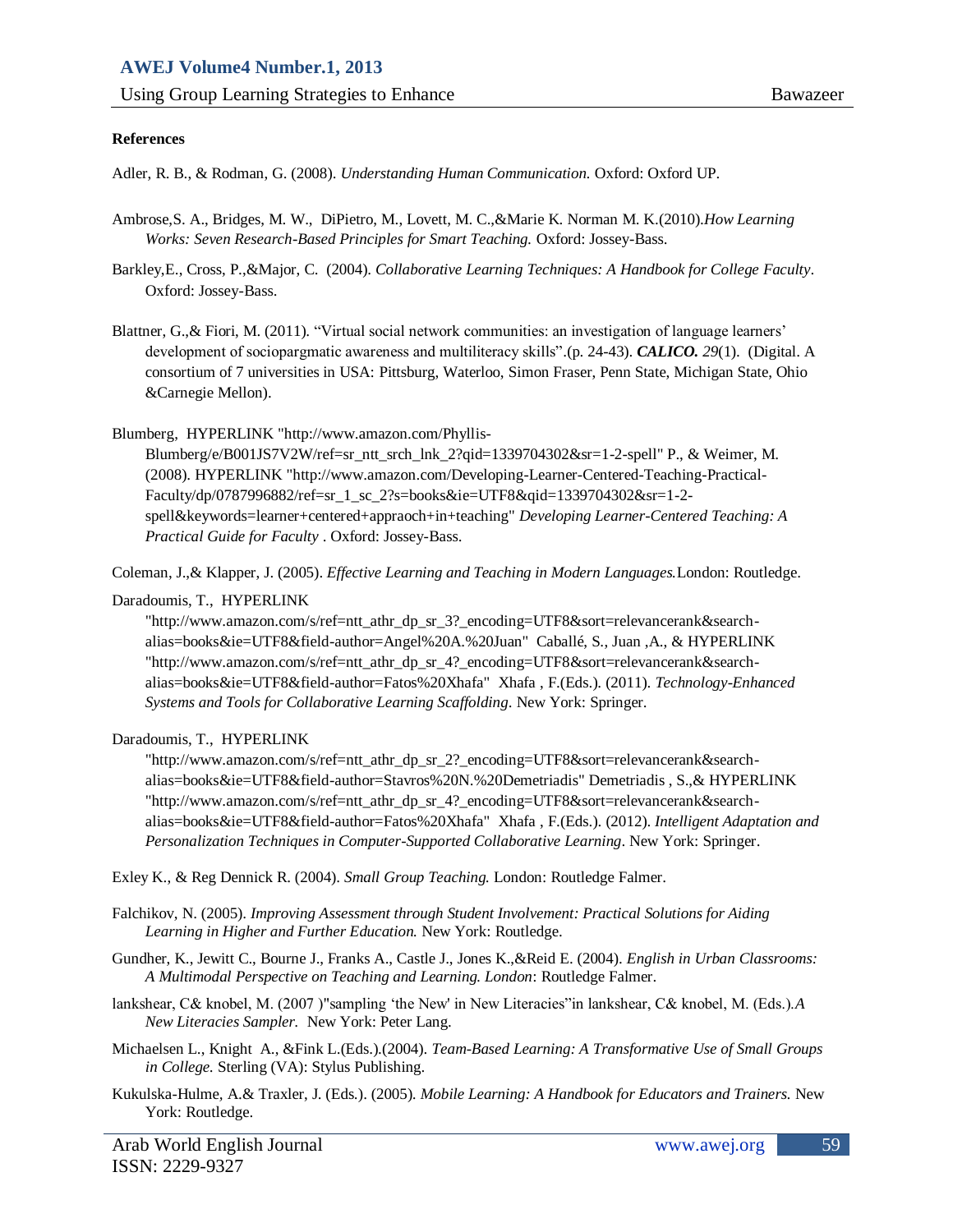O"Malley, M. J., &Chamot, A. U.(1990). *Learning Strategies in Second Language Acquisition*. Cambridge: Cambridge UP.

Pegrum, M.(2011). Modified, Multiplied, and (Re-)mixed: Social Media and Digital Literacies in *Digitial Education: Opportunities for Social Collaboration*. Houndsmill, UK: Palgrave Macmillan.

Schacter, D.(1997). S*earching For Memory: the Brain*, *the Mind, and the past*. Jackson (TN): Basic Books.

- Scrivener, Jim. 2011. *Learning Teaching: The Essential Guide to English Language Teaching .*New York: MaCmillan.
- (2005)*. New Tds Learning Teaching .*Washington D.C.: Palgrave.

Stehlik,T.,& Garden. P. (2005). *Beyond Communities of Practice*. Queensland (Australia): Manley.

Toseland, R. W.,& Rivas. R. (2011). *An Introduction to Group Work Practice.* New Jersey: Prentice HAll.

Sugiyama, M., &Kawanabe M. (2012). *Machine Learning in Non-Stationary Environments: Introduction to Covariate Shift Adaptation.* Cambridge MA: MIT Press.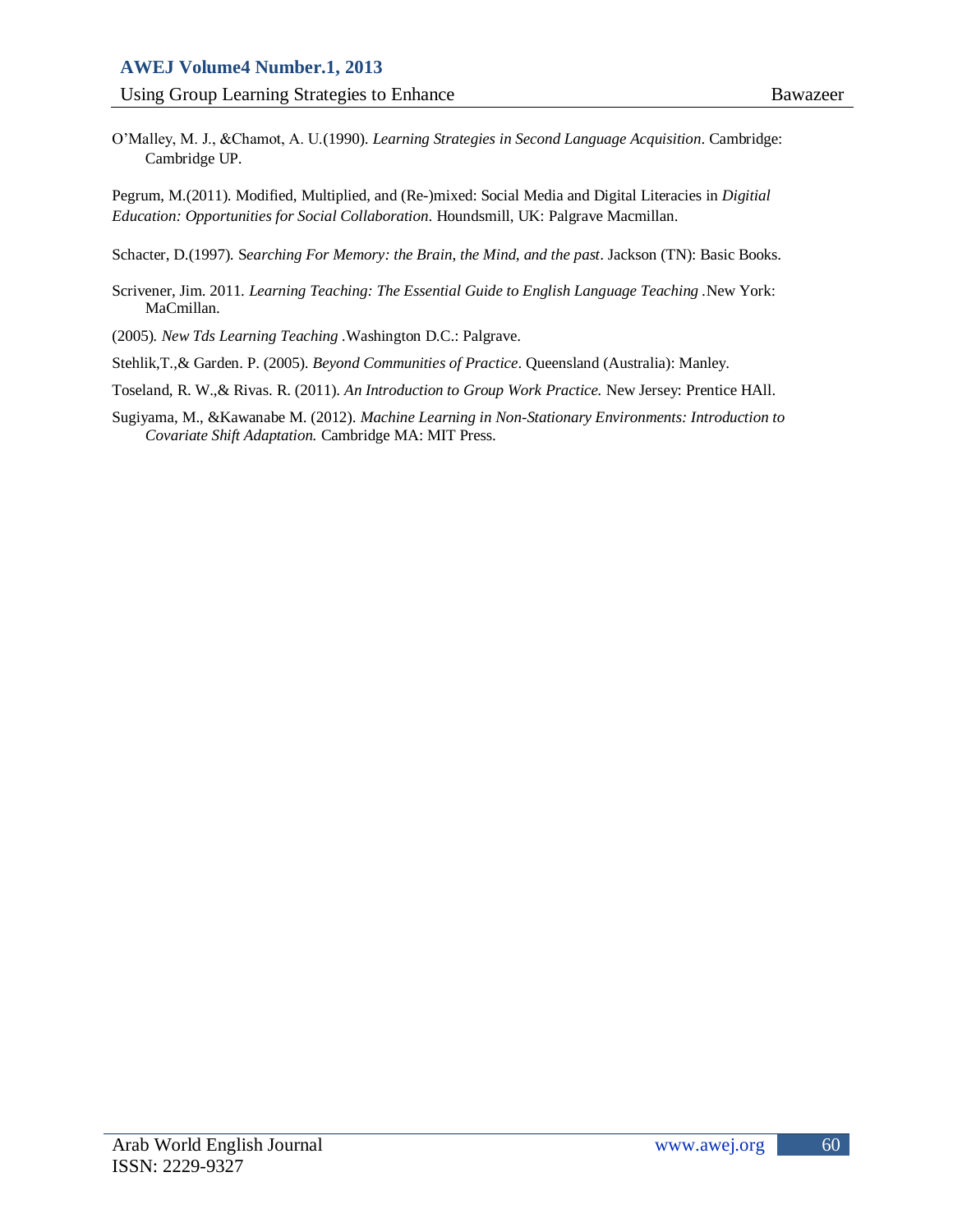#### **Appendix 1**

#### **Conducting in-Class Group work**

#### **Guidelines for Teachers**

*[To Teachers:The worksheets and forms I suggest here are by no means inadaptable. Play with them, find out what works for you and your students, and adapt them to your specific situation]*

- **I.** Announce to students the time allotted for each activity before they start. Allotted time depends on the group]
- **II.** Divide the class into groups of 3-5 depending on the class size.
- **III.** Hand the students the worksheets
- **IV.** Ask students to fill the sheets individually (in erasable pencil).
- **V.** Ask the students to share their ideas with the person next to them.
- **VI.** Ask the groups to collectively share their ideas and writes them down in an organized, possibly linear pattern (in erasable pencil).
- **VII.** Ask the group to choose a representative to speak for it Record the name of the representative:

Group representative: --------------------------------------------------------------------------

**VIII.** Collect responses from the group and write them in a way that enables all to see.

**IX.** Have a few minutes for recording information and for open discussion

#### **Appendix 2**

#### **Worksheet for Group Work**

#### **Encouraging Students' Involvement in Group work Learning**

- Please list at least three factors that constrain group work in the classroom?
	- 1.
	- 2.
	- 3.
- Share your ideas with the person next to you and then with group
- Discuss possible solutions to at least three problems, Record solutions.

| <u>—</u><br>Problem no. | Solution |
|-------------------------|----------|
| 1.                      |          |
|                         |          |
|                         |          |
| 2.                      |          |
|                         |          |
|                         |          |
| 3.                      |          |
|                         |          |
|                         |          |

61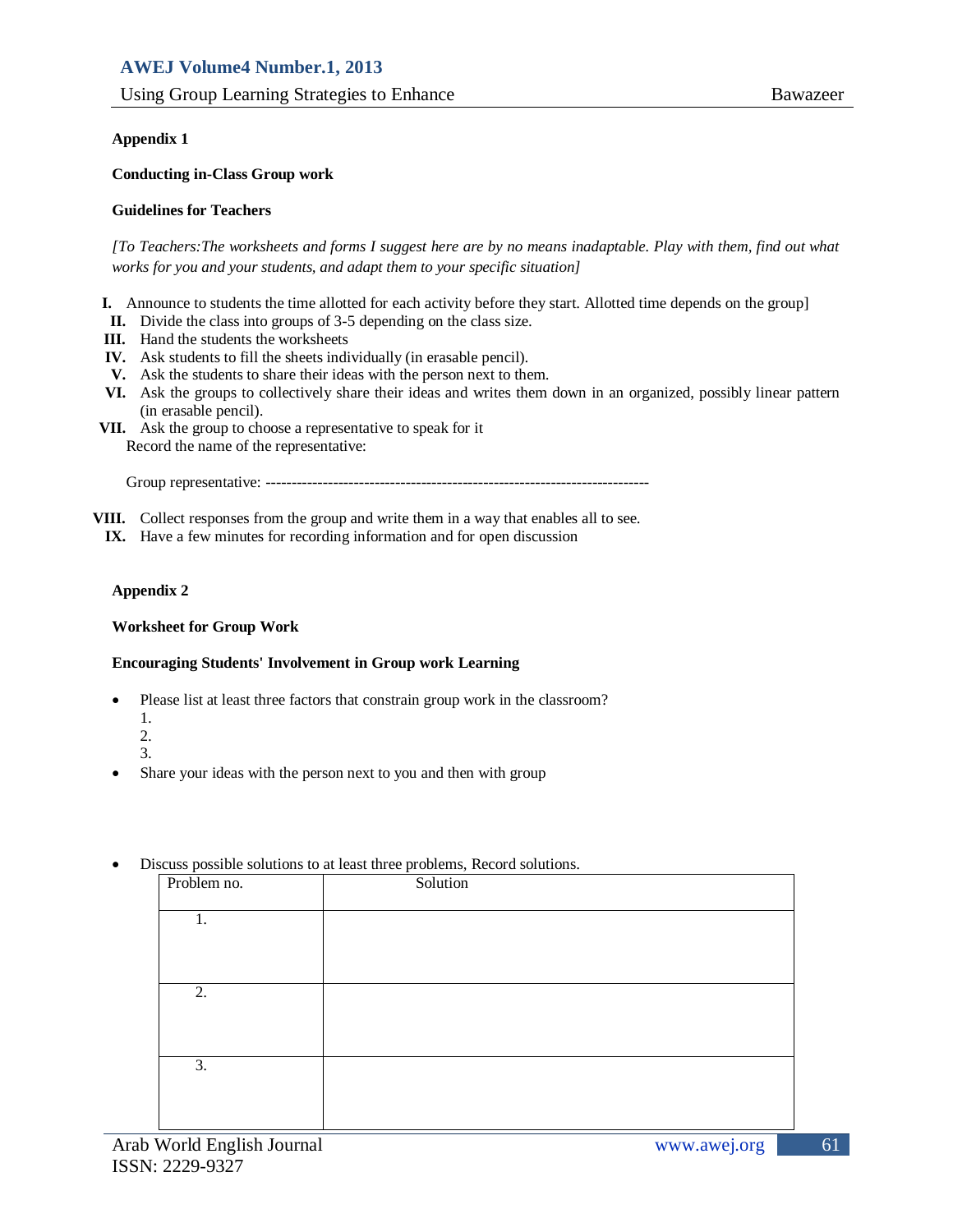# **AWEJ Volume4 Number.1, 2013** Using Group Learning Strategies to Enhance Bawazeer

 Choose a representative to speak for the group. The teacher asks each group to present one problem and its solution and records the problem and solution in front of the groups thengives the groups time for in-group discussion and writing.

#### **Appendix 3**

#### **Worksheet for Group Work**

#### **Using Group learning Strategies to Reinforce and Summarize Context**

[To teachers: this activity can be used at the end of every session. It helps students recall the main ideas and important details presented in the session. Ideally the teacher follows the presentations of the ideas in the session linearly, and calls on semi-volunteer participation of the groups. This means that group representatives raise their hands to present the next idea. However groups are requested, in advance, to participate and should be given time to prepare. The teacher should nudge reticent groups to participate]

| Course details [Name, number and section] |              |
|-------------------------------------------|--------------|
| <b>Instructor:</b>                        | Student:     |
| <b>Activity:</b>                          | Student no.: |
| Date:                                     |              |

#### **Instructions: on this sheet record, in linear order, what you remember from this session. Information & activities**

**1. 2. 3. 4. 5.** *[Add more if you wish]*

## **Impressions [if you have any]**

- $\bullet$
- $\bullet$
- $\bullet$
- $\bullet$

*[Add more if you wish]*

## **Appendix 4**

**Out of-Class Group Meeting Record**

**Course details [Name, number and section] Instructor: Student:** Activity: Student no.: **Date:**

**Topic of the meeting:**

**Meeting place:**

**Length of session:**